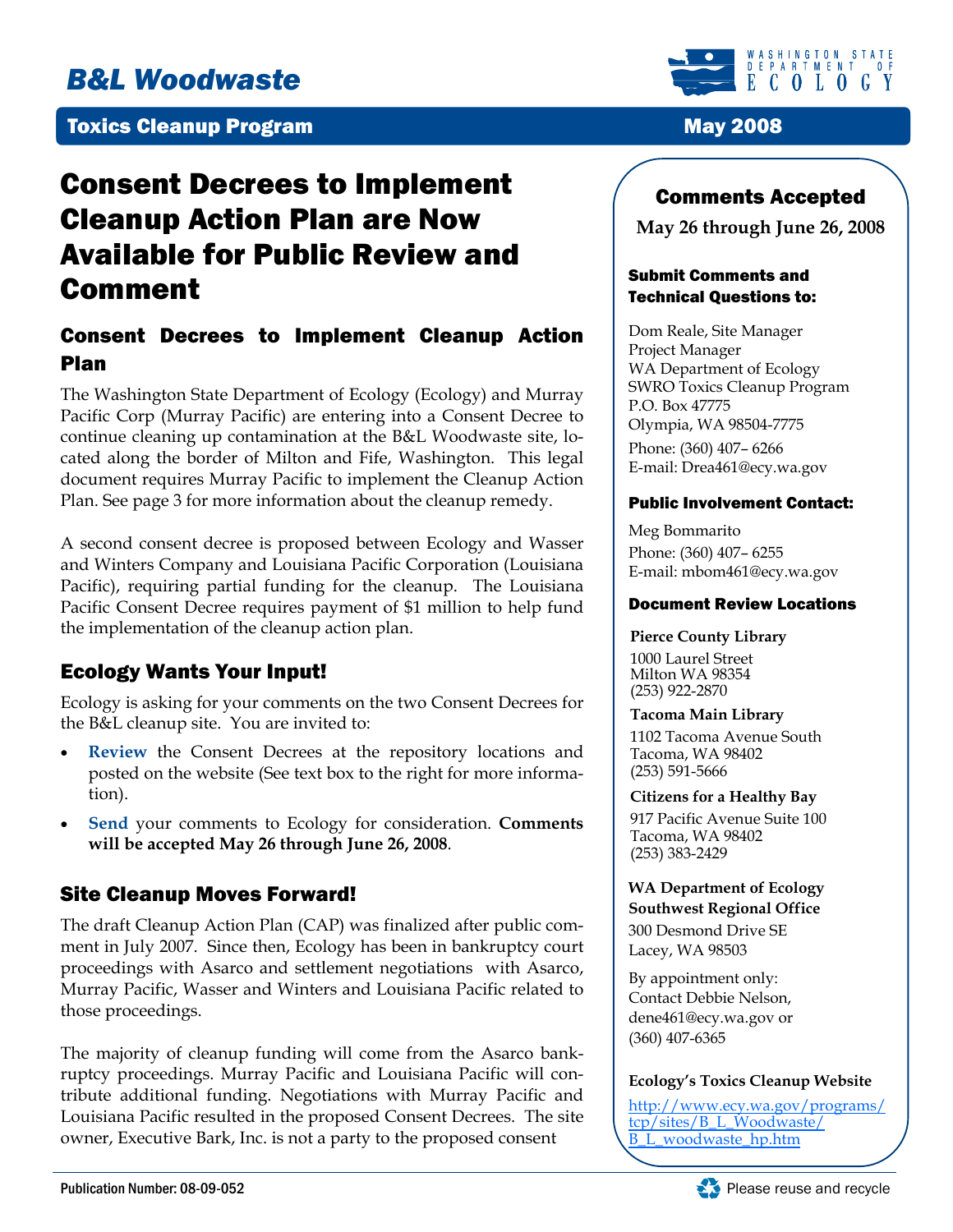### *B&L Woodwaste*

decrees, nor has Executive Bark participated in the settlement discussions with Ecology. Although Asarco is not a party to the proposed consent decree, it is contributing to the cleanup through the bankruptcy settlement with Ecology.

Based on information gathered during the bankruptcy proceedings, Ecology is confident that the total funding received from these sources will be sufficient to implement the Cleanup Action Plan.

The Consent Decree with Murray Pacific will require them to:

- Complete an archeological survey of the area to determine if cultural artifacts are present.
- Design and build the cleanup remedy detailed in the CAP.
- Start up and perform initial operation and maintenance of the cleanup remedies.

Ecology (using funds from the settlement) will take on responsibility for the long-term maintenance and operation of the cleanup systems after installation, start up and initial operations are completed.

After the public comment period has ended, Ecology will consider all comments received and may make changes to the Consent Decrees. Ecology will then oversee implementation of the Cleanup Action Plan.

## Site Background

The B& L Woodwaste landfill was used from mid 1970's until the early 1980's. Woodwaste, mixed with soil and Asarco slag, originating from log sort yards in Commencement Bay were taken to this site for disposal. The Asarco slag leached arsenic into the soils and groundwater.

In 1982, the Commencement Bay Nearshore/ Tideflats area, including Hylebos Waterway and the B&L Woodwaste site, were added to the National Priorities List by the Environmental Protection Agency (EPA). The B&L Woodwaste site, which includes the landfill and surrounding ditches and

# What is a Consent Decree?

A Consent Decree is a court-approved, legal agreement between Ecology and the potentially liable parties (PLPs) for the cleanup of a polluted site. This agreement ensures that the cleanup meets state standards and protects human health and the environment.

wetlands, was named as a source of arsenic, copper and lead.

In 1992, Ecology issued an Enforcement Order requiring Asarco, Inc. and other responsible parties (Murray Pacific, Louisiana-Pacific and Executive Bark) to do the following:

- Consolidate woodwaste on the 18 acre property into an 11 acre landfill.
- Construct a multi-layer capping system to prevent rain from flushing contamination from the waste.
- Install and operate a groundwater monitoring well system.
- Create a plan to address any failure of the remedy.

In response to a discovery of elevated arsenic in groundwater at the site, Ecology completed an extensive study of the wetland area and found:

- Dissolved arsenic levels in the groundwater in a nearby wetland were above cleanup standards.
- Some waste at the bottom of the landfill was in contact with the water table during the winter months.
- Plants and animals in the nearby wetland did not appear to be experiencing any toxic effects.

In 2002, Asarco's funds became unavailable and they were unable to complete the rest of the Cleanup Action Plan. In 2005, Ecology amended the original Enforcement Order and required the PLPs to complete:

Evaluation of potential remedies to contain the release of contaminated groundwater from the site.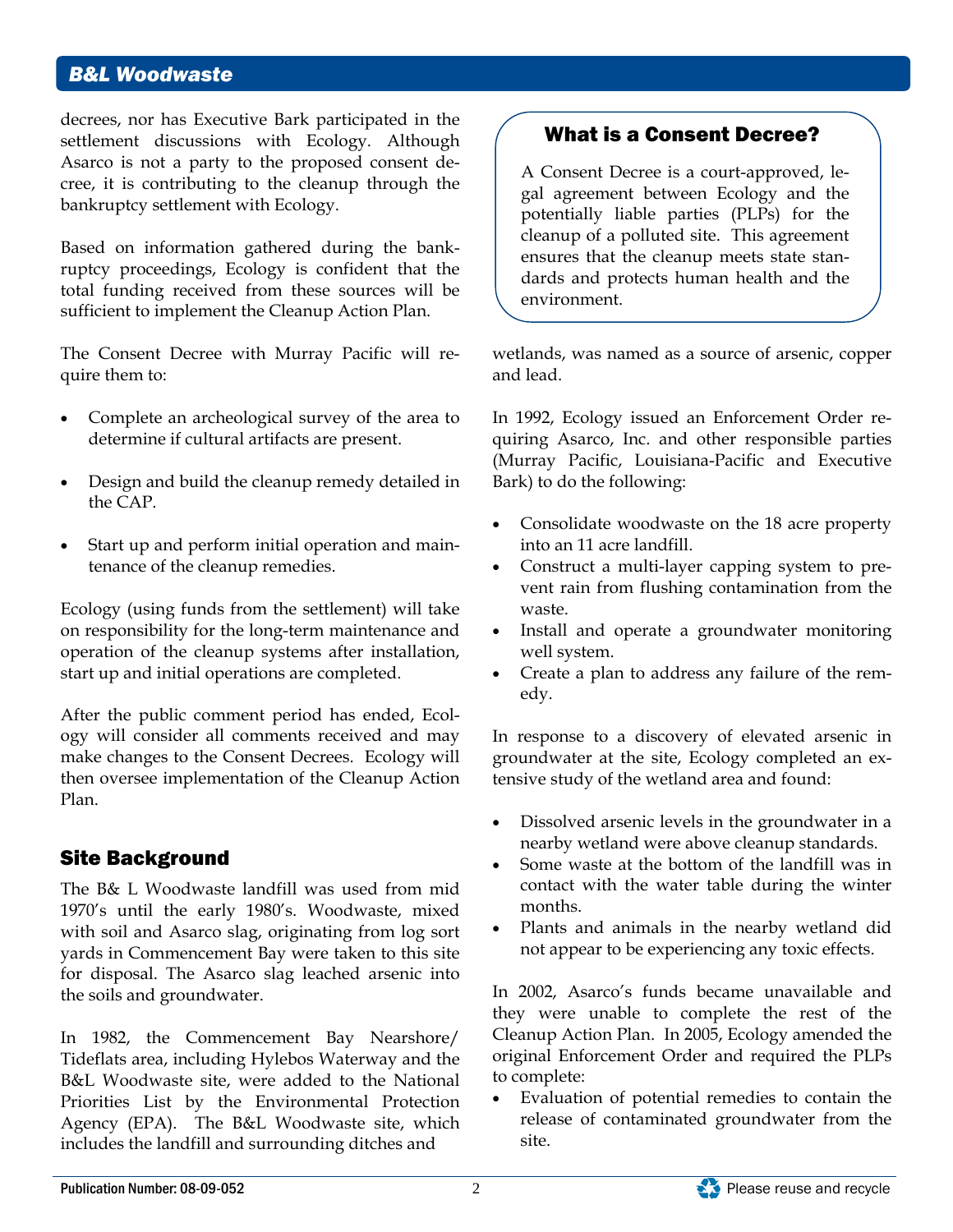Investigation of the wetland area to determine what remedial action is needed.

In 2005, Asarco entered into bankruptcy proceedings and has not contributed towards cleanup efforts

### How Will the Site Be Cleaned Up?

The Cleanup Action Plan for the B&L Woodwaste site requires cleanup remedies in three areas; the landfill and surrounding ditches, the wetlands, and the end of the plume.

### **End of Plume**

- Groundwater in the area will be treated to stop movement of arsenic beyond the wetland.
- Long term monitoring to ensure arsenic levels are below Model Toxic Control Act standards.

### **Wetlands**

• Treatment will be used to remove arsenic from the groundwater plume in the wetland.

### **Landfill and Surrounding Ditches**

- Installation of a perimeter slurry wall around the landfill to provide a barrier that prevents contaminated groundwater from moving away from the landfill.
- Removal and treatment of contaminated water from beneath the capped landfill.
- Excavation and disposal of contaminated sediments in the drainage ditches.



since that time. Murray Pacific has contributed to the evaluation of potential remedies and preparation of the Cleanup Action Plan.